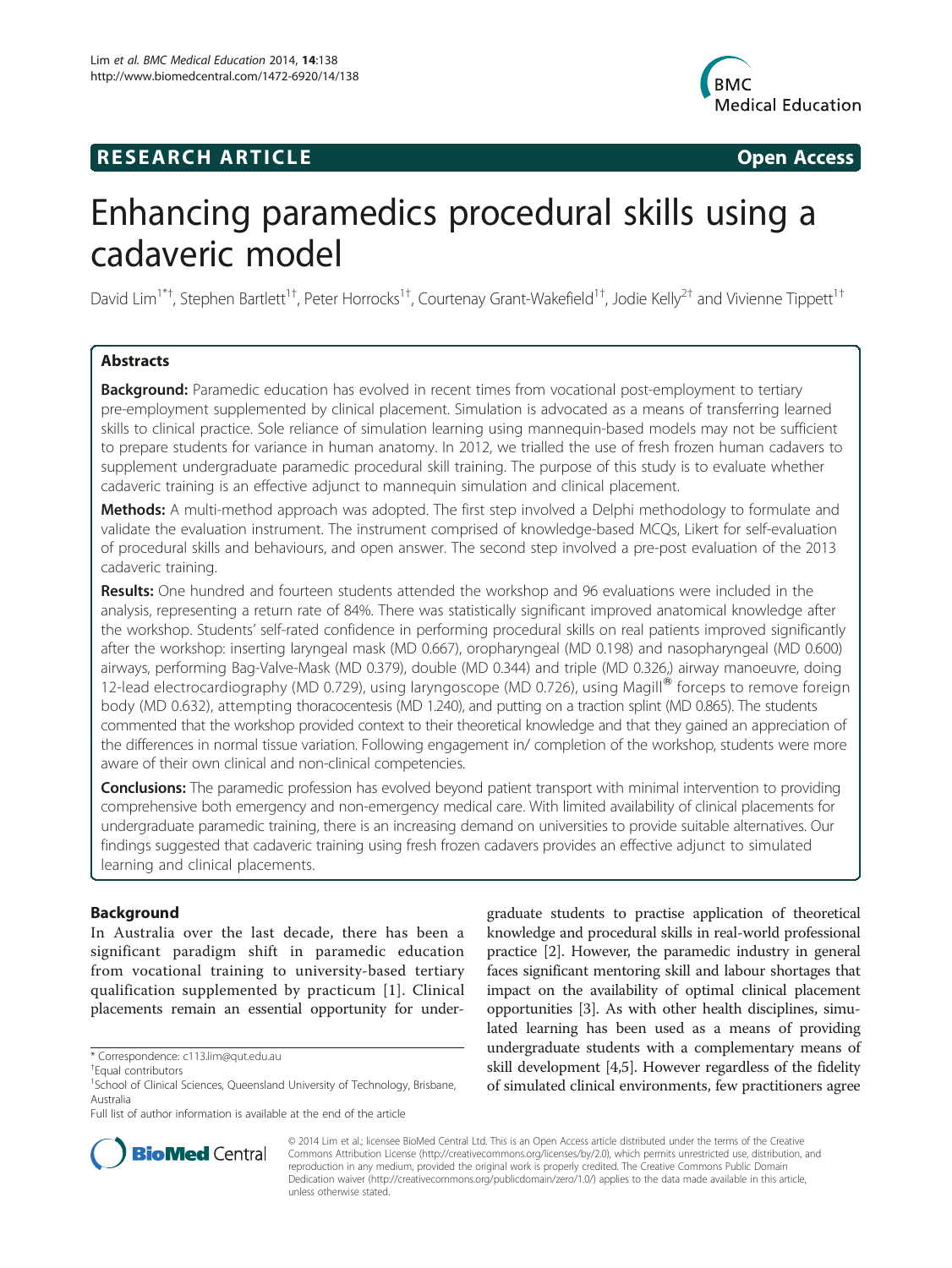that simulation is a satisfactory replacement for in-field practicum [[6\]](#page-6-0).

Unlike hospital-based health practitioners, paramedics can find themselves working in challenging, diverse and austere environments which do not lend themselves easily to simulation [\[7](#page-6-0)]. Similarly, in emergency situations, they are required to work quickly and efficiently under pressure. Sole reliance on mannequin-based simulation activities and anatomical models is insufficient to prepare a student for the variance of human external and internal anatomy [[6\]](#page-6-0).

Paramedic graduates in Australia are expected to be competent in several invasive procedures including maintenance of airway patency through insertion of a laryngeal mask airway, cannulation and needle thoracocentesis to relieve tension pneumothorax [[8,9](#page-6-0)]. To be competent and confident in these procedures, paramedic students require a strong working knowledge of human anatomy and exposure to variations in normal tissue planes and textures as well as minor anatomical variations in internal structures such as the trachea.

The value of cadaveric training has long been recognised as essential in medical education and in allied health training [[10](#page-6-0)-[16](#page-6-0)]. As the scope of paramedic practice expands the gap between the educational requirements of doctors and paramedics for some emergency life sustaining skills arguably becomes less apparent. Holland et al. argues that simulated learning is 'of little or no relevance' to surgery 'in which tissue handling and balancing are paramount' and that 'cadaveric training provides the opportunity for trainees to understand intimately the anatomy and helps them develop an insight into the technical aspects of the procedures' [[10\]](#page-6-0) (p.110 & 114). Despite this, human cadaveric training has rarely been integrated into tertiary education for paramedics in Australia [[17](#page-6-0)].

The Queensland University of Technology (the "University") Paramedic Science program (the "Program") with the assistance of Medical Engineering Research Facility (MERF), piloted a three-hour fresh frozen human cadaveric training workshop for second-year undergraduate paramedic students in 2012. The workshop aimed to provide the students with an opportunity to refine a range of procedural skills and experience first-hand the differences in human anatomy.

The University's Bachelor of Paramedic Science is a three-year full-time equivalent on-campus program. The students are provided with three segments of six-week clinical placement opportunities: the first at the end of first year, the second and third placements during the final year of the degree. The focus of the first clinical placement is to expose students to the culture and inherent job requirements of pre-hospital emergency care. The focus of the second and third clinical placements is hands-on application of clinical skills. By the beginning of their second-year in the Program, paramedic undergraduates have been taught procedural skills to maintain airway patency. The students practise such procedural skills on mannequins, namely: ALS Simulator™, MegaCode Kelly™, SimMan Classic™, MegaCode Kid™ and Laerdal Airway Management Trainer™.

For many students, this cadaver-training initiative provided first exposure to a human body and the surface and internal structures critical to their clinical role. In addition, for a significant proportion of students it was their first exposure to the deceased.

We sought to evaluate the cadaveric training program to determine whether or not this addition to the curriculum provided improved acquisition of procedural skills compared to mannequin-based simulation alone. This was achieved by measuring self-perceived competencies pre- and post-workshop. Prior to the cadaveric workshop, students had been exposed to 18 months of traditional simulation-based training and had completed one six-week practicum in the field.

# **Methods**

The study comprised two sequential steps. The first step involved the conduct of a Delphi study to develop and validate the evaluation instruction. The second step of the project was the pre-post evaluation of the 2013 cadaveric training using the developed evaluation instruction. This study adhered to the RATS guidelines for qualitative research: [http://www.biomedcentral.com/authors/rats.](http://www.biomedcentral.com/authors/rats)

# Ethics

Ethics approval was granted by the Queensland University of Technology Human Research Ethics Committee (UH REC) in June 2013. All participants volunteered to participate and anonymity and confidentiality were assured.

#### Donor management

All fresh frozen human cadavers were derived from the MERF donor program and managed by the Facility in keeping with appropriate biological and ethical standards. All cadavers in this program are routinely screened for potentially transmittable infections.

#### Participant preparation and support

Paramedic students were prepared for the workshop prior to the event and teaching staff were on-hand to support students as required. Free counselling services were also made available to the students after the workshop if needed. The cadaveric workshops were offered across a teaching-free week and students had the choice to opt-in. Participation in the workshop was not graded.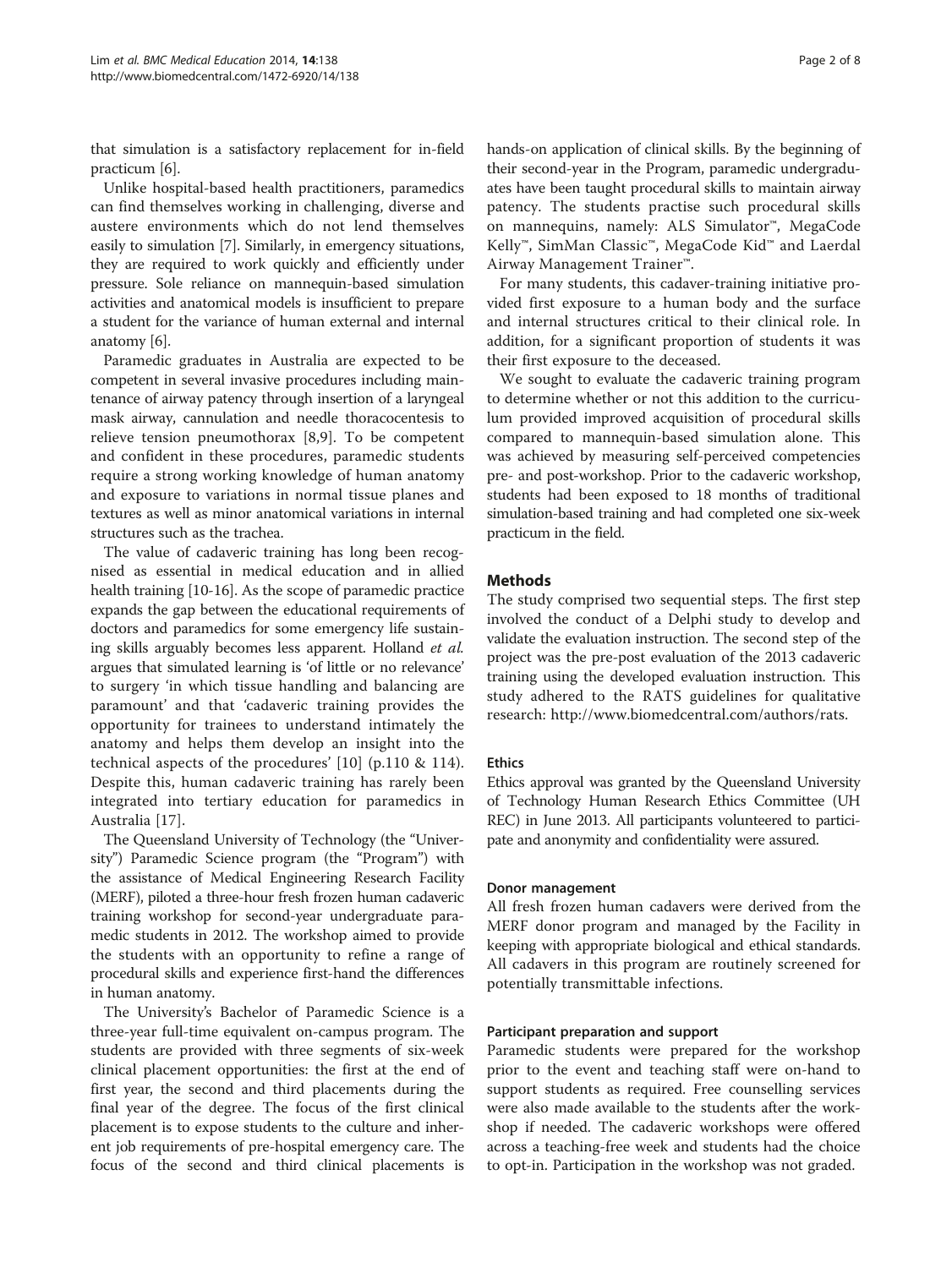#### Evaluation instrument development

Delphi methodology was utilised to develop an evaluation instrument suitable for our use. The process undertaken was identical to similar work done on assessment of paramedic clinical competence [[18](#page-6-0)]. Delphi method is a flexible iterative research technique useful in developing a descriptive framework for knowledge manipulation activities [\[19-21\]](#page-6-0).

A Delphi study was conducted with eight members of the teaching staff (the "experts"). These experts were selected because they are involved in teaching across all years of the Paramedic Science curriculum. All staff had expert theoretical and practical knowledge of the clinical competencies required of a paramedic graduates and practicing paramedics. All experts had a minimum of five years' experience in paramedic tertiary education.

In the first round, a focus group with experts was held to: (a) list the key procedural skills required of a paramedic graduate; and (b) to articulate what the experts wish to achieve from the evaluation. A de-identified Delphi-questionnaire comprised of 26 questions was developed: 10 anatomy knowledge, 3 procedural skills, 9 behaviours, 3 logistical and 1 costs questions.

In the second round, the experts were asked to rate the questionnaire items on a 5-point Likert-scale with a focus on: "How relevant and important are the following to paramedic practice?" The experts were also asked to edit or reword each statement they felt needed revision and provide additional information as appropriate. Consensus was defined as >75% agreement between experts on rating a particular item. After removing overlap responses, the revised questionnaire comprised of 29 questions: 10 anatomy knowledge, 13 procedural skills, 4 behaviours, 1 logistical and 1 directed qualitative questions.

In the final round, a focus group was held with experts to consider the relevance and importance of the statements in regards to paramedic practice and graduate attributes. This yielded the final questionnaire that comprised of 27 questions: 10 anatomy knowledge, 11 procedural skills, 4 behaviours, 1 logistical and 1 qualitative questions.

Two focus groups were held with undergraduate paramedic students who attended the pilot cadaveric training in 2012 to assess the evaluation instrument's content and face validity [[22](#page-6-0)]. The first face-to-face focus group comprised of three students and the second focus group was conducted with six students online. These focus groups were conducted prior to the 2013 cadaveric workshop. A further one-to-one interview with a 2013 workshop participant was conducted one month after the training to ascertain the validity of the evaluation instrument. The participants were asked to complete the evaluation instrument and discussion was then held to determine whether the items were representative of the constructs understudied and the statements were understandable.

Overall, the participants raised no major concerns regarding face or content validity of the instrument.

#### Evaluation of 2013 workshop

A pre- and post-test design using the evaluation instrument developed in the preceding step was utilised to assess any changes in students' anatomy knowledge and confidence in performing procedural skills. The evaluation instrument is contained in Additional file [1](#page-6-0).

All 167 second-year Paramedic Science students were eligible to enrol for the workshop. The students were first informed of the cadaveric workshop at the beginning of the semester. The workshop was conducted at MERF. Nine workshops were offered on a teaching-free week in September 2013. Each workshop had a maximum number of twenty students. Each workshop comprised of 10 minutes orientation and instruction on occupational health and safety, a 90-minute anatomical lesson on a formalin-fixed human cadaver, and another 90-minute paramedic procedural skills lesson on a fresh frozen human cadaver.

All students were presented with a pre-evaluation survey form and an information sheet before the workshop. Both pre- and post-evaluation surveys required participants to rate their self-perceived confidence level for eleven procedures. The completed pre- and post-evaluation forms were matched using the last four digits of their student number.

The evaluation instrument comprised questions distributed as follows: ten on anatomy knowledge, eleven on procedural skills, four on behaviours, one on logistical, and one qualitative question (see Table [1](#page-3-0) for the anatomy knowledge questions and Table [2](#page-3-0) for the procedural skills). For each of the anatomy questions, the students were asked to state whether the statement was "true", "false" or "unsure". For example: 'the internal thoracic vessels are approximately two finger-widths from the lateral border of the sternum'. For each of the procedural skills questions, the students were asked to rate on a 5-point Likert scale their level of confidence in performing such procedures on a real patient. Four statements, informed by Ajzen's theory of planned behaviour [[23\]](#page-7-0) asked the students to rate their individual attitudes, perceived behavioural control, and intention on a 5-point Likertscale. One directed qualitative question enabled students to provide feedback on how the activity could have been improved, and the other enabled students to self-identify the value of human cadaveric training versus high-fidelity mannequin.

Descriptive statistics were used to summarise the student response data. Cronbach's α coefficient was used to assess reliability of the evaluation instrument by correlating each item with all other items to show whether each item is related to the one construct [[22](#page-6-0),[24](#page-7-0)]. The Paired Student's t-test was used to compare the students' self-reported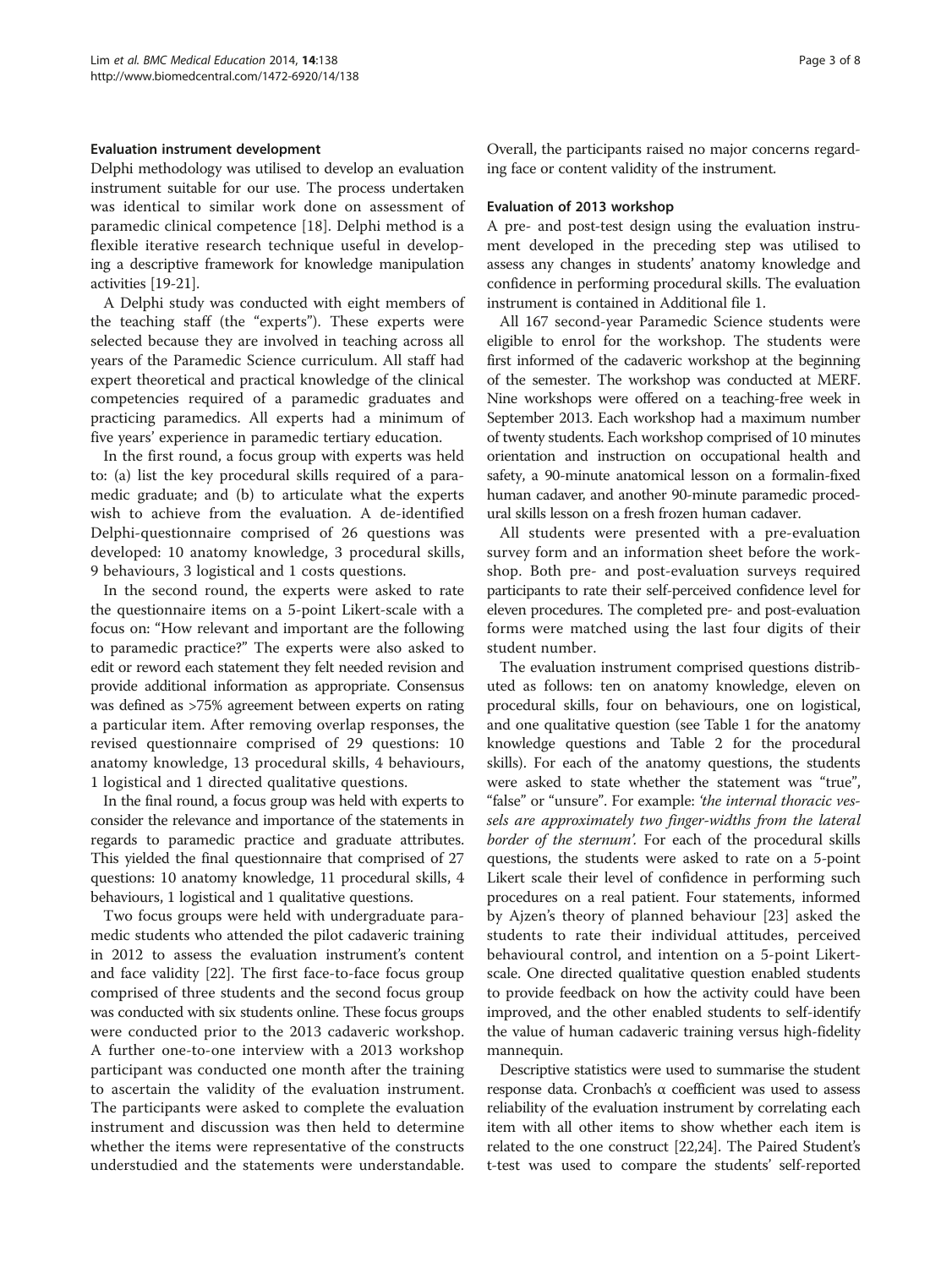|                                                                                                                    | Pre-workshop | Post-workshop | <b>McNemar test</b> |
|--------------------------------------------------------------------------------------------------------------------|--------------|---------------|---------------------|
| The diaphragm and the pericardium are separated by layers of fascia and fluid – false                              | 8(8%)        | 62 (65%)      | < 0.001             |
| The inferior vena cava can be visualised entering the right atrium of the heart – false                            | 13 (14%)     | 54 (56%)      | < 0.001             |
| The oesophagus is anterior to the descending aorta in the thorax $-$ false                                         | 27 (28%)     | 26 (27%)      | 1.000               |
| The right primary bronchus is angled $>$ 30 degree laterally – false                                               | 23 (24%)     | 49 (51%)      | < 0.001             |
| The appendix is approximately 5 cm in length $-$ true                                                              | 65 (69%)     | 83 (87%)      | 0.002               |
| The left/obtuse margin of the heart consists of both the left atria and left ventricle – false                     | 11 (12%)     | 61 (64%)      | < 0.001             |
| The renal veins are larger in diameter than the renal arteries - true                                              | 28 (29%)     | 75 (78%)      | < 0.001             |
| There are six rectus abdominis muscles - false                                                                     | 53 (55%)     | 90 (94%)      | < 0.001             |
| The umbilicus is connected to the liver in an adult – true                                                         | 4(4%)        | 62 (65%)      | < 0.001             |
| The internal thoracic vessels are approximately two finger-width from the lateral border<br>of the sternum - false | 5(5%)        | 17 (18%)      | 0.012               |

#### <span id="page-3-0"></span>Table 1 Proportion of students who correctly identified anatomy knowledge based questions before and after the workshop

confidence levels in performing procedural skills before and after the workshop. McNemar's chi-square was used to ascertain the proportion of correct and incorrect knowledge based questions before and after the workshop. Data analysis was undertaken using Statistical Package for the Social Science (SPSS<sup>(R)</sup>, IBM Corp) software, version 21.0 licensed to the University. Content analysis [\[25\]](#page-7-0) guided the interpretation of qualitative data.

#### Results

One hundred and sixty-seven students were eligible to attend and 127 students were enrolled (76%). One hundred and fourteen students presented on their respective days for workshop. There were three missing preevaluation and fifteen missing post-evaluation surveys. Consequently, 96 completed pre- and post-evaluation were included in the analysis. The valid completed evaluation represented a return rate of 84%.

#### Anatomical knowledge

The ten anatomical items were treated as a single scale. Accordingly, a Cronbach's  $\alpha$  value of 0.30 (pre-) and 0.54 (post-) were calculated. The coefficient alpha for the post-workshop evaluation is considered acceptable for newly developed scales [[26\]](#page-7-0).

Eight students (8%) correctly identified the anatomical relations between the diaphragm and pericardium before the workshop, this improved to 62 students (65%) by the end of the workshop (chi-square 2.004, p < 0.001). Similarly, 13 students (14%) before the workshop and 54 students (56%) after the workshop corrected identified the inferior vena cava (chi-square 7.944, p < 0.001). As presented in Table 1, students improved in their anatomical knowledge in regards to bronchi (chi-square 1.153,  $p < 0.001$ ); thoracic vessels (chi-square 0.019,  $p = 0.012$ ); obtuse margin of the heart (chi-square 1.754,  $p < 0.001$ ); appendix (chisquare 3.573,  $p = 0.002$ ; renal veins (chi-square 0.005, p < 0.001); abdominal muscle (chi-square 1.238, p < 0.001);

|  |  |  |  | Table 2 Students' self-rated confidence in performing procedural skills on real patient before and after the workshop |
|--|--|--|--|-----------------------------------------------------------------------------------------------------------------------|
|--|--|--|--|-----------------------------------------------------------------------------------------------------------------------|

|                                                                | Pre-workshop | Post-workshop | MD (SEM)      | t (p-value)          |
|----------------------------------------------------------------|--------------|---------------|---------------|----------------------|
| Laryngeal mask airway                                          | 3.45 (0.972) | 4.11(0.752)   | 0.667(0.103)  | $6.453$ (< $0.001$ ) |
| 12-lead electrocardiography                                    | 3.56 (0.792) | 4.29 (0.710)  | 0.729(0.072)  | $10.162$ (<0.001)    |
| Laryngoscope                                                   | 3.41 (0.792) | 4.14(0.752)   | 0.726(0.083)  | $8.796$ (<0.001)     |
| Oropharyngeal airway                                           | 4.39 (0.701) | 4.58 (0.592)  | 0.198(0.070)  | 2.810 (< 0.001)      |
| Magill <sup>®</sup> forceps to remove foreign body obstruction | 3.62 (0.936) | 4.25 (0.771)  | 0.632(0.096)  | 6.587 (< 0.001)      |
| Nasopharyngeal airway                                          | 3.91 (0.876) | 4.51 (0.682)  | 0.600(0.086)  | $6.937$ (< $0.001$ ) |
| Bag-Valve-Mask                                                 | 4.01 (0.792) | 4.39 (0.673)  | 0.379(0.084)  | $4.535$ (<0.001)     |
| Double airway manoeuvre                                        | 4.18 (0.725) | 4.52 (0.598)  | 0.344(0.077)  | $4.482$ (< $0.001$ ) |
| Triple airway manoeuvre                                        | 4.15(0.743)  | 4.47 (0.599)  | 0.326(0.081)  | $4.019$ (< $0.001$ ) |
| Thoracocentesis                                                | 2.89 (0.993) | 4.13 (0.669)  | 1.240 (0.099) | 12.514 (< 0.001)     |
| CT-6 traction splint                                           | 3.06 (0.982) | 3.93 (0.714)  | 0.865(0.091)  | $9.519$ (< $0.001$ ) |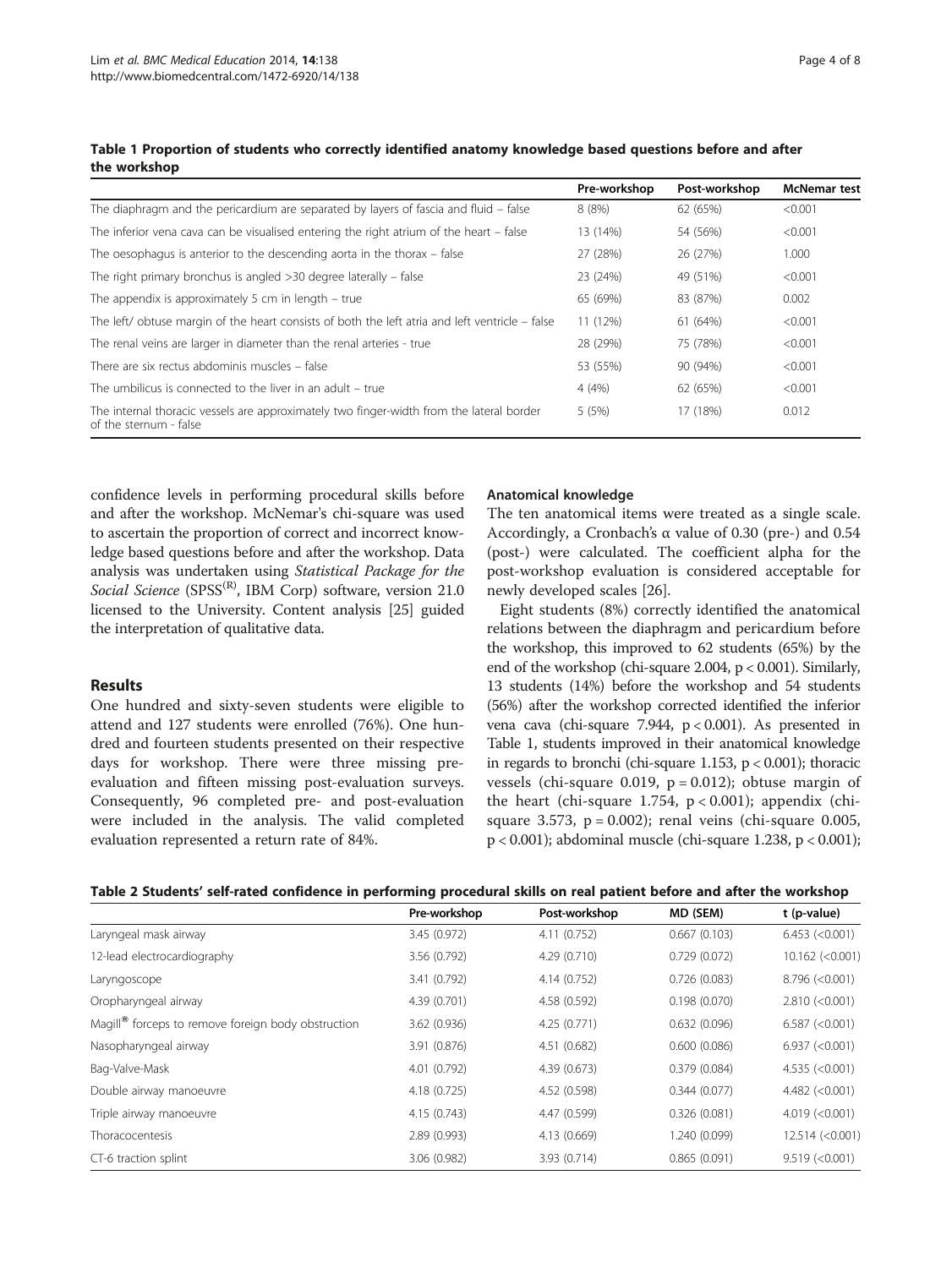and umbilicus (chi-square 0.198,  $p < 0.001$ ). There were however no changes to the students who could correctly differentiate the position of oesophagus to the thorax (pre-workshop: 28%, post-workshop: 27%, chi-square 0.123,  $p = 1.000$ ).

In the qualitative comments, students reported that the workshop provided context to the theoretical knowledge of anatomical structure. One student wrote, 'The anatomy of the cadavers is more realistic in regards to weights [sic], mobility than compared to a mannequin'.

The anatomy lesson also provided the students with practical context as one student recounted: 'Anatomical landmarks. I now understand how all the organs work together'.

Overall, the students were satisfied with the anatomy lesson: 'It is a great experience and I have learnt so much more about practical skills and anatomy then I would have ever learnt on dummies'.

#### Procedural skills

Students had an opportunity to practise procedural skills on a fresh frozen human cadaver under the supervision and guidance of a tutor qualified as a Queensland Ambulance Service Intensive Care Paramedic. For example, Figure 1 shows students practising how to perform Bag-Value-Mask seal. Figure 2 shows the students applying a CT-6 traction splint and Figure 3 shows the students performing a thoracocentesis.

Students reported a statistical significant improvement in perceived self-confidence after the workshop (see Table [2\)](#page-3-0). Cronbach's α coefficients for the eleven items were 0.89 (pre-) and 0.91 (post-workshop), indicating very good internal consistency across the items as a single construct [\[22](#page-6-0)].



the photographs was obtained from students and representative of the donor.

The workshop enabled students to appreciate the differences in normal tissue variation: 'it was awesome to put it into perspective and really hone in on the importance of how different and dynamic our bodies are compared to mannequin'.

At the same time, the procedural skill training made students reflect on their own clinical competencies. As one student wrote, 'I learnt that airway manoeuvres are more difficult compared to the mannequin at uni, more practise is needed to integrate my skills'.

The experience also enabled the students to reflect on their own handling of death and mortality. As one student put it, 'Before today I had never seen a deceased person. I think being able to do this in a controlled environment will benefit me when I see someone deceased on road'.



Figure 1 Students performing Bag-Value-Mask seal on a donor. Consent for the photographs was obtained from students and representative of the donor.



Figure 3 Students performing thoracocentesis. Consent for the photographs was obtained from students and representative of the donor.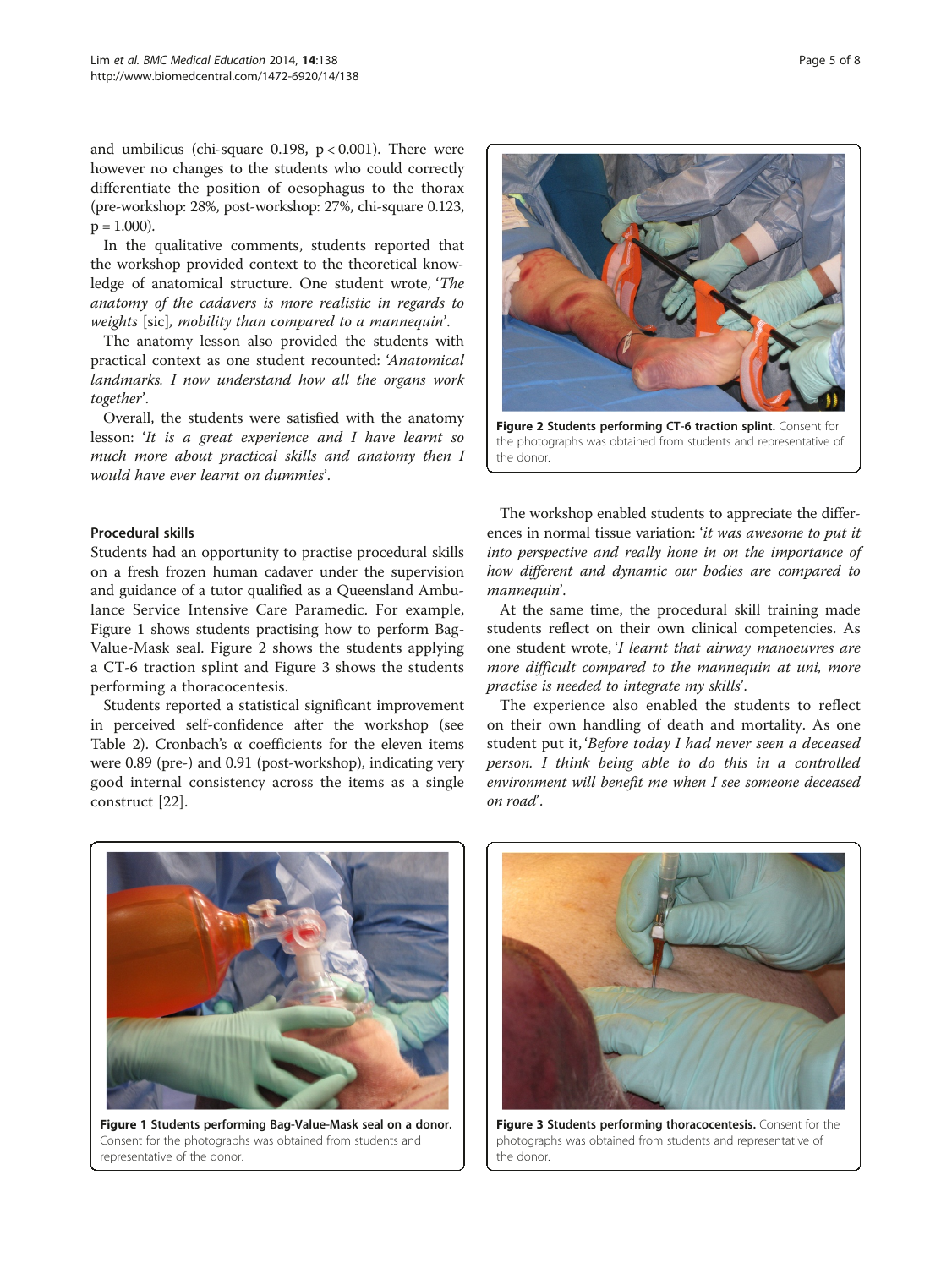#### **Behavioural**

Ninety-one percent (91%) of the students Strongly Agreed, and a further 7% Agreed that the workshop had been a powerful learning experience. Likewise, 69% Strongly Agreed and 27% Agreed that the cadaver prompted a realistic response from them. Furthermore, 73% Strongly Agreed and 23% Agreed that as a consequence of this workshop they were more conscious of their own skills and limitations.

Eighty-eight percent (88%) Strongly Agreed and 9% Agreed that they would recommend this workshop to their peers.

This activity was perceived to support preparedness for clinical practice: 'I feel better prepared for my first real patient having practised skills on deceased people'.

# **Discussion**

Cadaveric training is traditionally regarded to be the gold standard for medical trainees before procedures are performed on patients [\[10](#page-6-0)]. Such training is routinely undertaken in medicine and by allied health professions such as physiotherapy, occupational therapy, podiatry, and in some cases nursing [[11-16,](#page-6-0)[27\]](#page-7-0). However, fresh frozen cadaveric training models have not traditionally been integral to paramedic education at either the undergraduate or postgraduate level. This evaluation of undergraduate paramedics' experience with surface and internal anatomy and procedural skills training using fresh frozen cadavers has demonstrated significant improvement in both anatomical knowledge and self-reported confidence and competence.

Paramedic is an action discipline and students learn in part by doing. The professional competency by which a paramedic is judged is more often on one's clinical expertise in performing necessary skills. One of the focuses of this evaluation was on the ability to maintain airway patency. This skill is vital for the management of unconscious patients. Failure to effectively manage the airway has obvious and significant negative consequences for the patient. Unmanaged hypoxia can result in cerebral hypoxia, increased intracranial pressure due to uncontrolled hypercapnia and consequently cerebral oedema and secondary brain damage [\[28\]](#page-7-0). To successfully perform airway procedural skills, undergraduate paramedics require intimate knowledge of human anatomy and need to be exposed to the normal minor variances in human anatomy. The anatomy of head and neck is complex and almost impossible to simulate realistically on a mannequin [[6,10](#page-6-0)]. Recent advances in human cadaver preservation such as the fresh frozen technique utilised here have enabled the preservation of normal tissue planes, resistance, quality and handling. Fresh frozen cadavers are widely used in surgical teaching [[15](#page-6-0)[,27](#page-7-0)].

In Australia, the move to tertiary qualification has placed an increased reliance on clinical placements as the mechanism for transferring student's knowledge and skill into novice clinical practice. As is the case in other health disciplines the availability of ambulance clinical placements is under pressure from, increased demands from competing tertiary institutions due to increased student enrolment, and limitation of operational support for clinical placements amongst employers [[29](#page-7-0)].

Simulation learning has been trialled and advocated as adjunct training to augment the demands on clinical placements [\[4](#page-6-0)]. However, there are limitations to learning anatomical and procedural skills on low-fidelity mannequins. These include the inability to simulate the treatment of pre-hospital patient in a myriad of different physical and uncontrolled environments; and the inability to realistically replicate the multiplicity of normal variances in human tissues and structural responses [\[6](#page-6-0),[10,13\]](#page-6-0). For instance in the unconscious patient, the ability to adapt airway patency procedure to the position and contraction of the head and neck muscles is critical [\[30](#page-7-0),[31\]](#page-7-0). Similarly, the ability to perform an effective foreign body extraction from the airway requires intimate working knowledge of surface resistance and functional anatomy.

Clinical placement for paramedic students is critical to the education of graduate practitioners who will be expected to make clinical decisions autonomously often in challenging physical circumstances; for example, in confined space. Furthermore, in Queensland, paramedic graduates are able to prescribe and dispense over 25 pharmaceutical agents, and are expected to perform complex and invasive procedures. The current restriction on clinical placement opportunities presents a significant challenge to education providers to ensure that students are able to master the necessary procedural skillsets.

We have demonstrated that our cadaveric learning activity provides an effective tool for the transfer of theoretical knowledge to clinical practice by exposing students to realistic tissue patency, resistance and texture present in fresh frozen human cadavers. The cadaveric training is the adjunct to simulation learning and clinical placement. We believe the cadaveric training also provides reasonable safeguard for patient safety by ensuring that students are as well-prepared for clinical placements in their final year of University and as novice practitioners once they graduate.

Education provider has a duty to prepare students who are job-ready novice practitioners. Other than the best possible opportunity for skill acquisition and refinement, this duty also calls on universities and other education providers to ensure that students are ready for the other inherent aspects of the paramedic profession such as death and dying. Our paramedic student cohort is young and may not have experience with death. Anxiety is a common response to one's first encounter with a cadaver,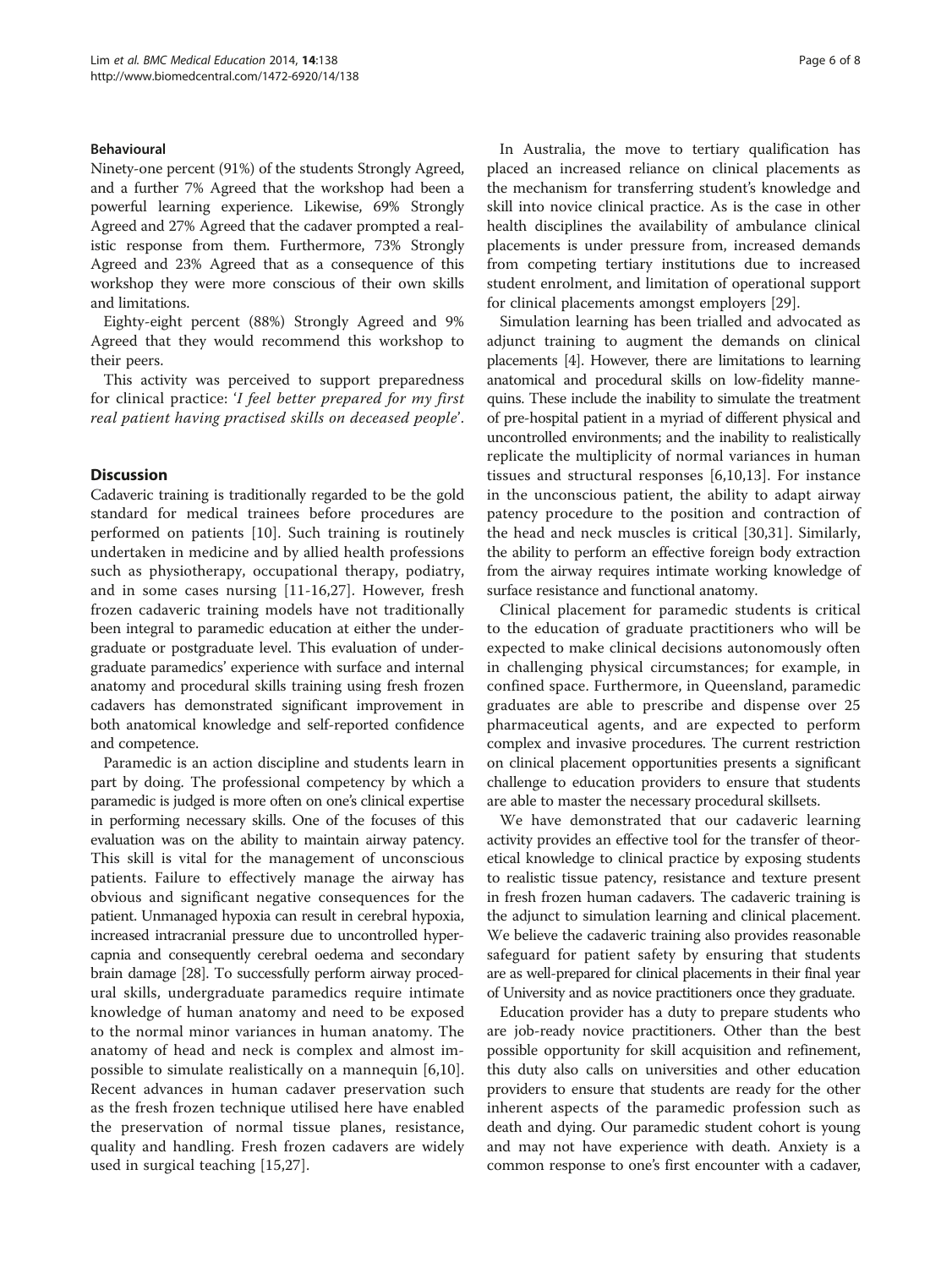<span id="page-6-0"></span>this could negatively affect one's performance [11]. Nonetheless, death and dying is a common aspect of the paramedic's job. Cadaveric training also provides an opportunity for our students to be exposed to the deceased in a controlled and supportive environment. Students reflected on this experience in the evaluation. This is important in education for paramedic practice and potentially decreases the likelihood of poor patient management as a consequence of fear or anxiety. Paramedics need to react appropriately when confronted with life threatening issues and intervene appropriately with reasonable skill and care. To do this they must be provided with ample opportunities to acquire and cement their skills in the most life-like circumstances possible.

One additional important finding of this study was the fact that students indicated they were more aware of their own limitations as a direct consequence of this workshop. Reflective practice is critical to health care practice as it allows the students to integrate theory with clinical practice and link new to existing knowledge [\[32](#page-7-0)]. Reflective practice is a like-long skill which facilitates the transition from student, novice to expert.

# Conclusions

This evaluation demonstrates the value of providing cadaveric training opportunities to undergraduate paramedic students. The model complements simulated training with mannequins and clinical placement. The educational opportunity delivered demonstrated significant improvements in knowledge, interventional skill and attitudes for the participating paramedic students. This was particularly noticeable in regards to appreciation of realistic tissue patency, resistance and texture, and other minor variances in human anatomy.

# Additional file

[Additional file 1:](http://www.biomedcentral.com/content/supplementary/1472-6920-14-138-S1.docx) Fresh Frozen Human Cadaveric Training (2013) evaluation.

#### Competing interests

The authors declare that they have no competing interests.

#### Authors' contributions

All authors were involved in the development of the evaluation instrument and the drafting of the manuscript. In addition, DL facilitated the ethics and Delphi processes, and did the data analysis; SB, PH and VT contributed to the study concept and critical review of the manuscript; SB, PH and JK provided training and coordination; and CGW recruited for focus groups and did data collection. All authors read and approved the final manuscript.

#### Acknowledgements

We wish to acknowledge the donors and their families for the gracious and significant contribution they make to clinical training. We also wish to thank the experts who gave their time to participate in the study, the MERF staff for their hospitality, and the students who participated in the evaluation. This project was possible due to funding made available by Health Workforce Australia as an Australian Government Initiative.

#### Author details

<sup>1</sup>School of Clinical Sciences, Queensland University of Technology, Brisbane, Australia. <sup>2</sup>IHBI Medical Engineering Research Facility, Queensland University of Technology, Brisbane, Australia.

#### Received: 3 December 2013 Accepted: 1 July 2014 Published: 8 July 2014

#### References

- 1. Michau R, Roberts S, Williams B, Boyle M: An investigation of theory-practice gap in undergraduate paramedic education. BMC Med Educ 2009, 9:23.
- 2. Miller S: Promoting Quality in Clinical Placements: Literature Review and National Stakeholder Consultation: Final Report. Health Workforce Australia: Adelaide; 2012.
- 3. Health and Community Services Workforce Council: Hospitals and Other Health Industries: Industry Skills and Workforce Development Report. Brisbane: Health and Community Services Workforce Council; 2012.
- 4. Health Workforce Australia: Use of Simulated Learning Environments in Professional Entry Level Curricula of Selected Professions in Australia. Adelaide: Health Workforce Australia; 2010.
- 5. Rudd C, Freeman K, Smith P: Use of Simulated Learning Environments in Paramedicine Curricula. Joondalup: Edith Cowan University; 2010.
- 6. Laiou E, Clutton-Brock TH, Lilford RJ, Taylor CA: The effects of laryngeal mask airway passage simulation training on the acquisition of undergraduate clinical skills: a randomised controlled trial. BMC Med Educ 2011, 11:57.
- 7. Australian College of Ambulance Professionals: Some key Issues Identified in Clinical Placement and the Operation of a CSSP. Ballarat: ustralian College of Ambulance Professionals; 2010.
- 8. Council of Ambulance Authorities: Paramedic Professional Competency Standards Project Report. Flinders Park: Council of Ambulance Authorities; 2010.
- 9. Australasia P: Australasian Competency Standards for Paramedics. Ballarat: Paramedics Australasia; 2011.
- 10. Holland JP, Waugh L, Horgan A, Paleri V, Deehan DJ: Cadaveric hands-on training for surgical specialties: is this back to the future for surgical skills development? J Surg Educ 2011, 68(2):110–116.
- 11. Bati AH, Ozer MA, Govsa F, Pinar Y: Anxiety of first cadaver demonstration in medical, dentistry and pharmacy faculty students. Surg Radiol Anat 2013, 35:419–426.
- 12. Lewis CE, Peacock WJ, Tillou A, Hines J, Hiatt JR: A novel cadaver-based educational program in general surgery training. J Surg Educ 2012, 69(6):693–698.
- 13. Gilbody J, Prasthofer AW, Ho K, Costa ML: The use and effectiveness of cadaveric workshops in higher surgical training: a systematic review. Ann R Coll Surg Engl 2011, 93:347–352.
- 14. Leblanc F, Senagore AJ, Ellis CN, Champagne BJ, Augestad KM, Neary PC, Delaney CP, Colorectal Surgery Training Group: Hand-assisted laparoscopic sigmoid colectomy skills acquisition: augmented reality simulator versus human cadaver training models. J Surg Educ 2010, 67(4):200–204.
- 15. Lloyd GM, Maxwell-Armstrong C, Acheson AG: Fresh frozen cadavers: an under-utilized resource in laparoscopic colorectal training in the United Kingdom. Colorectal Dis 2011, 13(9):e303–e304.
- 16. Wik L, Naess AC, Steen PA: Intubation with laryngoscope versus transillumination performed by paramedic students on manikins and cadavers. Resuscitation 1997, 33:215–218.
- 17. Bartlett S, Horrocks P, Lim D, Kelly J: Fresh Frozen Cadavers as a Tool to Educate Student Paramedics in Procedural Skills. In Paramedics Australasia International Conference. Canberra: Paramedics Australasia; 2013.
- 18. Tavares W, Boet S, Theriault R, Mallette T, Eva KW: Global rating scale for the assessment of paramedic clinical competence. Prehosp Emerg Care 2013, 17:57–67.
- 19. Skulmoski GJ, Hartman FT, Krahn J: The Delphi method for graduate research. J Inf Tech Educ 2007, 6:1–21.
- 20. van der Linde H, Hofstad CJ, van Limbeek J, Postema K, Geertzen JHB: Use of the Delphi tecnique for developing a national clinical guidelines for prescription of lower-limb prostheses. J Rehabil Res Dev 2005, 42(5):693–704.
- 21. Okoli C, Pawlowski SD: The Delphi method as a research tool: an example, design considerations and applications. Inf Managet 2004, 42(1):15–29.
- 22. DeVellis RF: Scale Development: Theory and Applications. In Applied Social Research Methods Series. 3rd edition. Edited by Bickman L, Rog DJ. Thousands Oak: SAGE Publications; 2012.